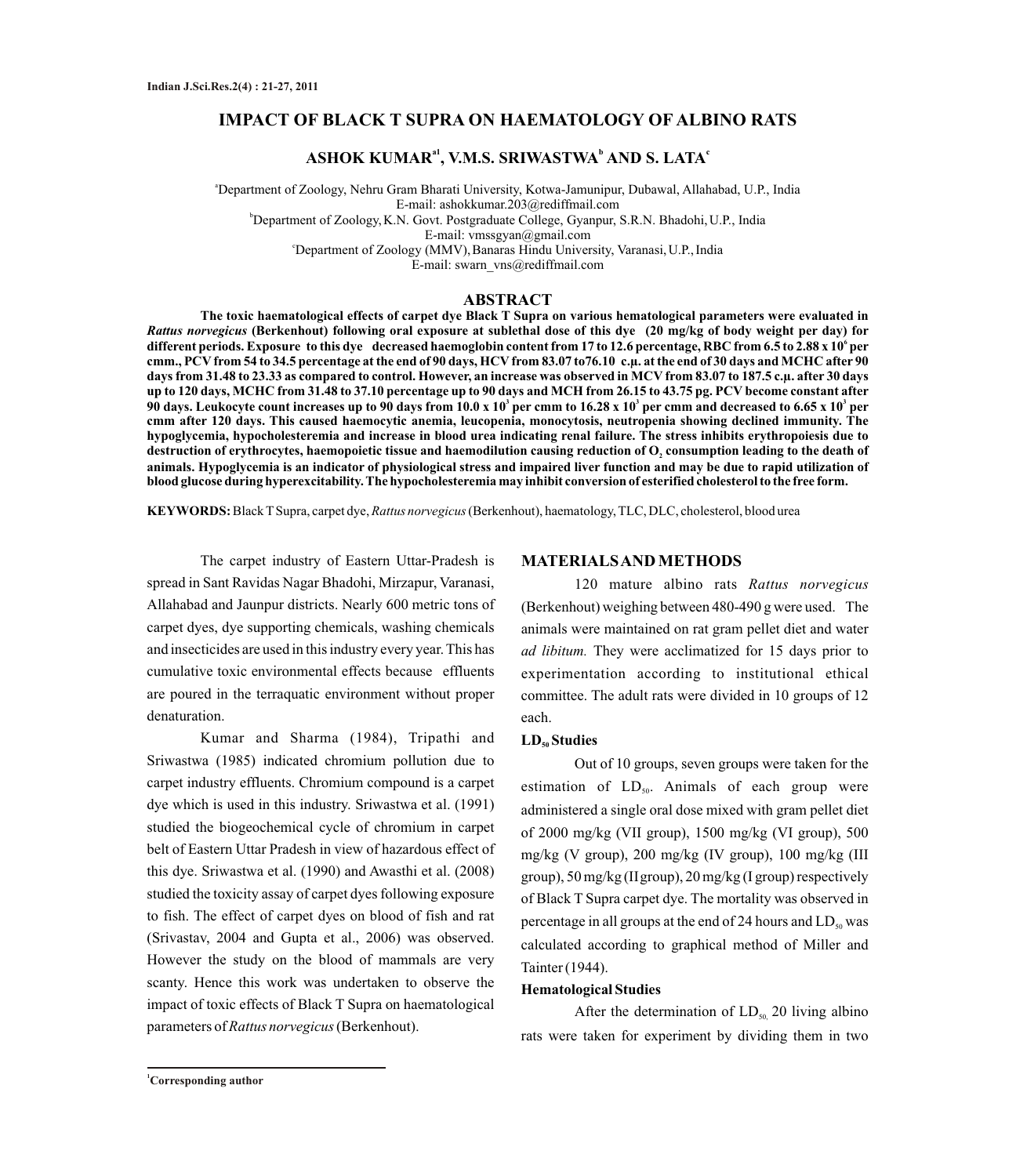groups of 10 each. First group of 10 albino rats including both male and female were used as control. They were fed normal gram pellet soaked in water. The second group of 10 albino rats was used as experimental animals. They were fed orally with gram pellet mixed with 20 mg/kg of body wt/day of Black T Supra carpet dye for 4 months and observation were recorded.

Every month blood samples were taken for haematological study after anesthatisation of animal by chloroform. The blood was collected directly from cardiac puncture by sterilized disposable syringe and stored in vials having anticoagulant (EDTA). All haematological parameters viz., haemoglobin concentration (Hb), red blood corpuscle (RBC) count, white blood corpuscle (WBC) count, packed cell volume (PCV) with their indices mean corpuscle volume (MCV), mean corpuscle haemoglobin (MCH), mean corpuscle haemoglobin concentration (MCHC) and erythrocyte sedimentation rate (ESR) were estimated by standard methods as prescribed by Dacie and Lewis (1977). The data of treated and control animals for haematological studies were taken after 0, 30, 60, 90 and

120 days. Sugar was estimated by furfural method using Anthrone reagent. Optical density was measured at 620 nm, blood cholesterol by acetic anhydride method using optical density at 640 nm and the blood urea was estimated by Phenol red method using optical density at 620 nm.

### **Statistical Analysis**

The data were subjected to statistical analysis for the calculation of standard error of mean (SEM). The significance of the differences was assessed by one-way of analysis of variance (ANOVA) and are presented in table-IV and V.

### **RESULTS AND DISCUSSION**

The estimated acute oral  $LD_{50}$  of Black T Supra carpet dye in white rats are found 500 mg/kg of body weight. Dose and mortality of rats in percentage are given in table-I. Toxic symptoms were salivation, bleeding through nose and unbalanced movement found in high dose treated rats viz. 500 mg/kg, 1000 mg/kg, 2000 mg/kg of body weight (table-I).

| Group | dose mg/kg | number of<br>died animals | number of<br>survived<br>animals | % of died<br>animals | correct $\%$ | LD50           |
|-------|------------|---------------------------|----------------------------------|----------------------|--------------|----------------|
|       | 20         |                           | 12                               |                      |              |                |
|       | 50         |                           | 12                               |                      |              |                |
|       | 100        |                           | 12                               |                      | 2            |                |
|       | 200        |                           |                                  | 42                   | 42           |                |
|       | 500        | 6                         | O                                | 50                   | 50           | $500$ mg/ $kg$ |
| O     | 1000       | 10                        |                                  | 83                   | 83           |                |
|       | 2000       | 12                        |                                  | 100                  | 98           |                |

**Table I: Percentage of mortality in** *Rattus norvegicus***(Berkenhout) with a single oral dose of Black TSupra Carpet dye**

The results of present investigation indicate profound changes in the haematological profile of the test animals treated with this dye. Table II and table III show the effect of Black T Supra carpet dye on different haematological parameters in albino rat. Table IV and V show comparison of difference in *p* between control and experimental values. From the data we have found differences were significant in most of the parameters except BUN suggesting that Black T Supra carpet dye have profound effect on haematological parameters of *R. norvegicus*(Berkenhout).

Haematological parameters are a valuable tool for assessing the injuries caused by certain substances. Decrease in blood cholesterol was observed by Lata (1985) in fish under Chrome Black T stress and she suggested it to compensate the effect of stress. Ahmed et al. (1987) found hypocholesteremia in blood of rat. Srivastav (2004) found hypercholesteremia in blood cholesterol under chromium stress in albino rat. In the present study under stress of Black T Supra carpet dye in *Rattus norvegicus* (Berkenhout) hypercholesteremia was found up to 90 days and thereafter hypocholesteremia was observed after 120 days. The result is highly significant.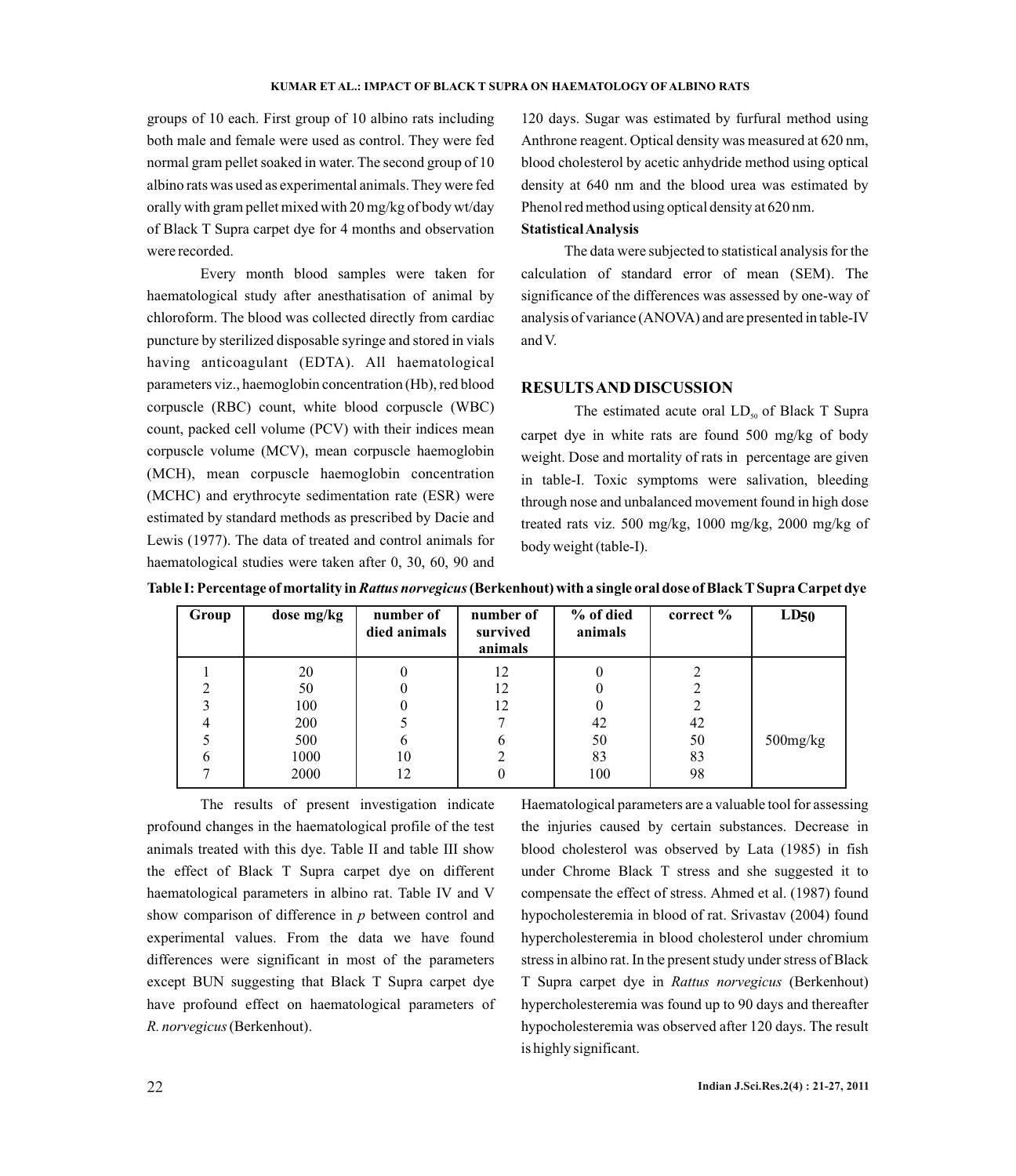Singh et al. (1993) reported significant decrease of cholesterol (hypocholesteremia) due to inhibited conversion of esterified cholesterol to the free form.

In the present study under Black T Supra stress hypoglycemia is observed. Hypoglycemia is an indicator of physiological stress and impaired liver function. This may be due to rapid utilization of blood glucose during hyperexcitability. Srivastav (2004) observed hypoglycemia under chromium stress in mammal. Tremor and convulsion are the characteristics of metal toxicosis reported in behaviour of fish and mammal (Singh et al.,1993, Rahman et al.,1996).

The Cu rich haemocyanin protein involved maximum toxic nature to blood parameter (Eaton 1973), this causes blood cell injury and disturbs total leucocyte count and haemoglobin synthesis. Srivastava and Kumar (1990) and Srivastav (2004) observed decrease in TLC under stress of basic chromium sulphate and hexavalent chromium stress. But under Black T Supra stress increase in TLC up to 90 days was observed and after 120 days it decreased showing leucopenia in albino rat.

Under Black T Supra stress the lymphocytes and monocytes first increase up to 90 days and decrease after 120 days where as Polymorph (Neutrophils) decrease during 120 days spell. Monocytosis and Neutropenia are seen indicating the decrease in immunity. Such type of observation was also reported by Srivastava and Kumar (1990) and Srivastav (2004) in same species under the stress of dye chromium.

Increased blood urea under Black T Supra stress was found which indicates renal failure in albino rat in the present study and the result is highly significant. A similar report was made by Srivastav (2004). The decrease in urea and serum creatinine under high dose of treatment is also a similar observation as reported by Al-Shinnawy (2009).

The decreased level of serum protein is indicative of metal toxicity. The heavy metals alter the protein concentration thus impairing the metabolism of protein. The reports are available on toxicants showing decrease in protein concentration in fish (Ram and Sathyanesan, 1987; Singh et al., 1993). It is possible that metal influences the conversion of tissue protein into soluble fractions reaching in the blood for utilization in cell repair.

Increase in Calcium (Ca) is reported to be associated with hyperparathyroidism, multiple myeloma and rapid demineralization of the bone (Varley et al., 1980, Rahman et al.,1996).

Srivastava and Kumar (1990) and Srivastav (2004) observed decrease in haemoglobin under chromium stress. Chakravarty et al., (2005) found decrease in haemoglobin and total erythrocyte count under Malenchite green stress and the same was found under Black T Supra stress also which is highly significant in the present study. Decrease in haemoglobin may be a cause of haemocytic anemia.

Larsson et al., (1985) reported that metal stress inhibits erythropoiesis due to enhancement in destruction of erythrocytes, haemopoietic tissue and haemodilution. This causes reduction of  $O$ , consumption and thus may be the cause of fish death.

In the present study Hb percentage, RBC count and PCV percentage decreases significantly after 30, 60, 90 and 120 days which indicates inhibition of erythropoiesis in bone marrow but PCV becomes constant after 90 days, MCV decreases at the end of 30 days and MCHC decreases after 90 days whereas MCV increases after 30 days up to 120 days, MCHC increases up to 90 days and MCH increased up to 120 days under the stress of Black T Supra carpet dye. The results are highly significant.

Decrease Hb percentage, RBC count and PCV percentage values leads to anaemia. Anemia might have led to a fall in the red blood cell count, haemoglobin concentration and haematocrit volume. Which may also be due to blood cell injury and disrupted haemoglobin synthesis. According to Pamila et al., (1991), the reduction in haemoglobin content may be due to inhibiting effect of toxic substances on the enzyme system responsible for synthesis of haemoglobin. Joshi et al., (2002) suggested that heavy metal exposure decreases the RBC, Hb percentage and PCV percentage due to impaired intestinal absorption of iron. Increase in MCV value and total leucocytes count suggested that the anaemia was of macrocytic type (Sinha et al., 2000).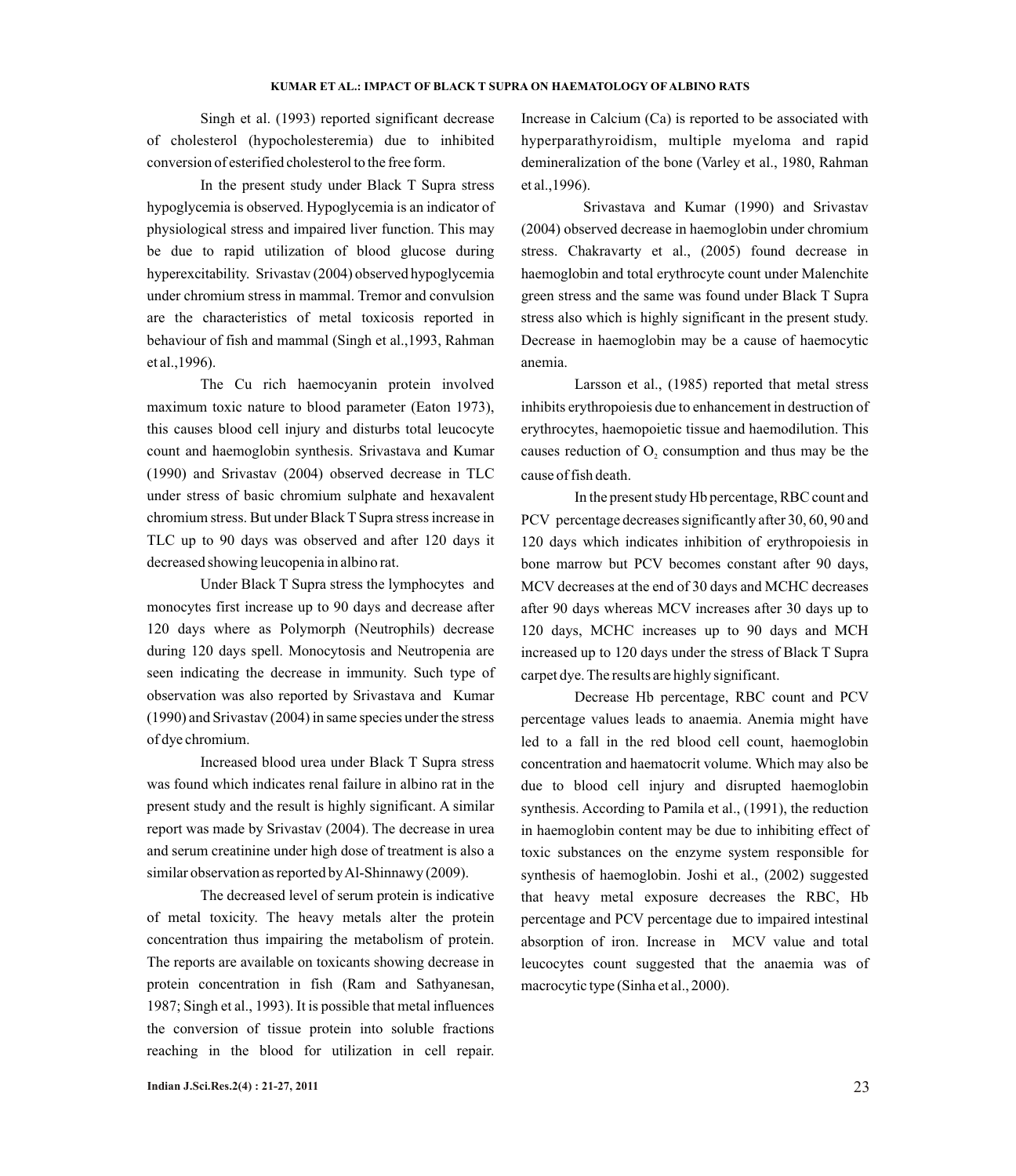## **CONCLUSION**

Carpet dye Black T Supra is found to exert toxic haematological effects under laboratory conditions. The stress of Black T Supra suppressed haemopoietic system, which decrease RBC count, WBC count, Hb Concentration and PCV. Further reduction of MCHC indicated poor haemoglobin carrying capacity of erythrocytes. Decreased PCV is an indicater of effect of stress on animal health and oxygen carrying capacity of blood. Increase MCH is compatible with haemocytic anaemia which shows that Hb has been replaced by erythrocytic stomal materials. The exposure caused leucopenia, monocytosis and neutropenia showing loss of immunity. Hypocholesteremia is due to inhibited conversion of esterified cholesterol to the free form. Hypoglycemia might be due to rapid utilization of blood glucose during hyperexcitability. Increased blood urea suggests renal insufficiency. The inhibited erythropoiesis due to destruction of erythrocytes, haemopoietic tissue and haemodilution in turn causing reduction of oxygen consumption causing death of animals.

## **ACKNOWLEDGMENT**

The authors are thankful to Head of Department of Zoology and Principal K.N. Govt. Postgraduate College Gyanpur, for providing laboratory facilities. The authors are also thankful to Miss P. Nanda Zoology Department, B.H.U. Varanasi for help in statistical analysis.

| Groups              | Days | Leucocytic Cell Count (Differential) |                                              |                         |                           | Serum                         |                                |                                   |                                 | Serum                            |                          |                              |
|---------------------|------|--------------------------------------|----------------------------------------------|-------------------------|---------------------------|-------------------------------|--------------------------------|-----------------------------------|---------------------------------|----------------------------------|--------------------------|------------------------------|
|                     |      | Lymphocytes<br>$\frac{9}{6}$         | Polymorph<br>s/<br><b>Neutrophils</b><br>(%) | <b>Basophils</b><br>(%) | Eosinop<br>hils<br>(%)    | Monocytes<br>(%)              | <b>Cholesterol</b><br>$(mg\%)$ | <b>Blood</b><br>Sugar<br>$(mg\%)$ | Blood<br>Urea<br>$(mg\%)$       | <b>BUN</b><br>$(mg\%)$           | Uric<br>acid<br>$(mg\%)$ | <b>ESR</b><br>(mm/hr)        |
| Control             |      | $40.0 \pm 1.5$                       | $70.0 \pm 0.28$                              | ----                    | $2.0 \pm 0.1$             | $2.0 \pm 0.13$                | $63.0 \pm 2.3$                 | $150.35 \pm 2.2$                  | $36.50 \pm 2.8$                 | $20.15 \pm 1.1$                  | ----                     | $5.0 \pm 0.2$                |
| <b>Experimental</b> | 30   | $45 \pm 1.8$<br>$(+12.5\%)$          | $65.0 \pm 1.1$<br>$(-7.14\%)$                | ----                    | $1.0 + 0.05$<br>$(-50\%)$ | $2.5 \pm 0.5$<br>$(+25.0\%)$  | $72.0 \pm 25$<br>$(+14.3\%)$   | $125.25 \pm 2.6$<br>$(-16.7%)$    | $38.25 \pm 3.1$<br>$(+4.8\%)$   | $21.72 \pm 1.21$<br>$(+7.8\%)$   | ----                     | $4.0 \pm 0.1$<br>$(-20.0\%)$ |
|                     | 60   | $55.0 \pm 1.94$<br>$(+37.5%)$        | $55.0 \pm 2.1$<br>$(-21.43%)$                | ----                    | 0.0                       | $3.0 \pm 0.67$<br>$(+50.0\%)$ | $78.0 \pm 2.68$<br>$(+23.8\%)$ | $106.8 \pm 2.8$<br>$(-28.96%)$    | $40.20 \pm 3.6$<br>$(+10.13\%)$ | $22.25 \pm 1.32$<br>$(+10.42\%)$ | ----                     | $3.0 \pm 0.4$<br>$(40.0\%)$  |
|                     | 90   | $60+1.7$<br>$(+50.0\%)$              | $38.0 \pm 1.6$<br>$(-45.71\%)$               | ----                    | 0.0                       | $3.5 \pm 0.68$<br>$(+75.0\%)$ | $83.0 \pm 3.0$<br>$(+31.74\%)$ | $100.2 \pm 3.2$<br>$(-33.35%)$    | $45.63 \pm 3.9$<br>$(+25.01\%)$ | $23.12 \pm 1.26$<br>$(+14.73%)$  | ----                     | $2.0 \pm 0.3$<br>$(-60.0\%)$ |
|                     | 120  | $85 \pm 1.77$<br>$(+112.5\%)$        | $13.0 \pm 1.9$<br>$(-81.42\%)$               | ----                    | 0.0                       | $2.0 \pm 1.1$<br>$(0\%)$      | $48.0 \pm 2.7$<br>$(-23.80\%)$ | $90.4 \pm 2.73$<br>$39.87\%$      | $50.0 + 4.1$<br>$(+36.98\%)$    | $23.36 \pm 1.2$<br>$(+15.93\%)$  | $7.5 \pm 1.68$           | 0.0                          |

**Table II: Changes in blood of** *Rattus norvegicus* **(Berkenhout) under the stress of Black T Supra Carpet dye** 

Data in parenthesis indicate % reduction, Values in comparison to Control  $\pm$  SEM, BUN = Blood Urea Nitrogen, ESR = Erythrocyte Sedimentation rate.

**Table III : Haematological changes in** *Rattus norvegicus* **(Berkenhout) under the toxicity of Black T Supra Carpet dye**

| <b>Groups</b> | <b>Exposed</b><br>Period<br>in Days | <b>RBC</b><br>$(x10^6/cmm)$ | <b>WBC</b><br>$(x10^3/cmm)$ | $Hb(g\%)$       | $PCV$ $(\frac{9}{6})$ | $MCV(C.\mu)$     | MCH(p.g.)        | мснс<br>(%)      |
|---------------|-------------------------------------|-----------------------------|-----------------------------|-----------------|-----------------------|------------------|------------------|------------------|
| Control       |                                     | $6.5 \pm 0.23$              | $10.0 \pm 0.1$              | $17.0 \pm 0.22$ | $54.0 \pm 1.8$        | $83.07 \pm 1.8$  | $26.15 \pm 1.76$ | $31.48 \pm 2.4$  |
|               | 30                                  | $5.65 \pm 0.26$             | $12.0 \pm 0.22$             | $15.0 \pm 0.53$ | $43.0 \pm 2.3$        | $76.10 \pm 2.7$  | $26.54 \pm 2.8$  | 34.88±0.93       |
| Experimental  |                                     | $(+13.07\%)$                | $+20.0\%$                   | $(-11.76%)$     | $(-20.3\%)$           | $(-8.39\%)$      | $(+1.49\%)$      | $(+10.80\%)$     |
|               | 60                                  | $4.32 \pm 0.30$             | $14.0 \pm 0.31$             | $13.2 \pm 1.6$  | $36.4 \pm 2.5$        | $84.25 \pm 2.65$ | $30.55 \pm 2.76$ | $36.26 \pm 1.45$ |
|               |                                     | $(-33.53%)$                 | $(+40.0\%)$                 | $(-22.35%)$     | $(-32.59%)$           | $(+1.42\%)$      | $(+16.82\%)$     | $(+15.18\%)$     |
|               | 90                                  | $3.75 \pm 0.7$              | $16.28 \pm 0.48$            | $12.8 \pm 2.0$  | $34.5 \pm 2.1$        | $92.0 \pm 2.26$  | 34.13±2.92       | $37.10 \pm 1.47$ |
|               |                                     | $(-42.30\%)$                | $(+62.8\%)$                 | $(-24.70\%)$    | $(-36.11\%)$          | $(+10.74\%)$     | $(+30.51\%)$     | $(+17.85%)$      |
|               | 120                                 | $2.88 \pm 0.9$              | $6.65 \pm 0.43$             | $12.6 \pm 2.1$  | $54.0 \pm 0.9$        | $187.5 \pm 2.4$  | $43.75 \pm 3.2$  | $23.33 \pm 2.3$  |
|               |                                     | $(-55.69\%)$                | $(-33.5\%)$                 | $(-25.88\%)$    | (0)                   | $(+125.71\%)$    | $(+67.30\%)$     | $(-25.89%)$      |

Data in parenthesis indicate % reduction, Values in comparison to Control  $\pm$  SEM, RBC red blood Corpuscles (Total Erythrocytes Counts), WBC white blood corpuscles (Total Leucocytes Counts),  $Hb =$  haemoglobin concentration,  $PCV =$ Packed Cell Volume, MCV = Mean Corpuscular Volume, MCH = Mean Corpuscular Haemoglobin, MCHC = Mean Corpuscular Haemoglobin concentration.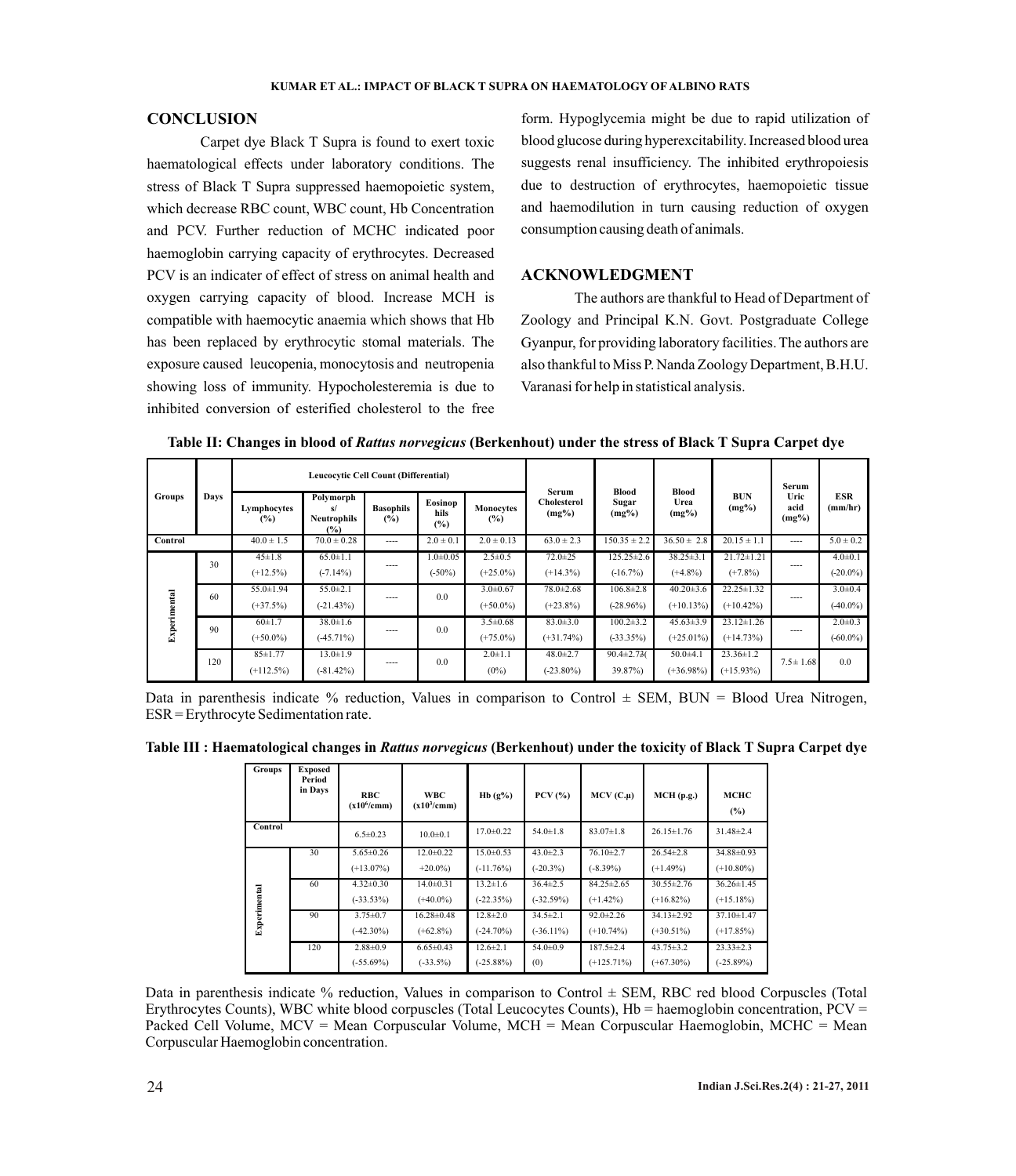| <b>Parameters</b>                                                                              | DF<br><b>SS</b>                              |                                | <b>MS</b>         | $\mathbf F$         |  |
|------------------------------------------------------------------------------------------------|----------------------------------------------|--------------------------------|-------------------|---------------------|--|
| Lymphocytes<br>Between experimental groups<br>Within experimental groups<br>Total              | $\overline{4}$<br>10<br>14                   | 3690.00<br>85.980<br>3775.980  | 922.50<br>8.598   | 107.292**           |  |
| <b>Neutrophils</b><br>Between experimental groups<br>Within experimental groups<br>Total       | $\overline{4}$<br>10<br>14                   | 6440.400<br>98.721<br>6539.121 | 1610.100<br>9.872 | 163.096*            |  |
| <b>Eosinophils</b><br>Between experimental groups<br>Within experimental groups<br>Total       | $\mathbf{1}$<br>$\overline{\mathbf{4}}$<br>5 | 1.500<br>0.640<br>2.140        | 1.500<br>0.160    | 9.375*              |  |
| <b>Monocytes</b><br>Between experimental groups<br>Within experimental groups<br>Total         | $\overline{4}$<br>10<br>14                   | 5.100<br>0.640<br>5.740        | 1.275<br>0.0640   | 19.922**            |  |
| <b>Serum Cholesterol</b><br>Between experimental groups<br>Within experimental groups<br>Total | $\overline{4}$<br>10<br>14                   | 2317.067<br>62.787<br>2379.853 | 579.267<br>6.279  | 92.260**            |  |
| <b>Blood Sugar</b><br>Between experimental groups<br>Within experimental groups<br>Total       | $\overline{4}$<br>10<br>14                   | 6739.106<br>92.082<br>6831.188 | 1684.776<br>9.208 | 182.965*            |  |
| <b>Blood urea</b><br>Between experimental groups<br>Within experimental groups<br>Total        | $\overline{4}$<br>10<br>14                   | 380.857<br>85.235<br>466.092   | 95.214<br>8.523   | $11.171$ **         |  |
| Bun<br>Between experimental groups<br>Within experimental groups<br>Total                      | $\overline{4}$<br>10<br>14                   | 19.806<br>15.443<br>35.249     | 4.952<br>1.544    | 3.206 <sup>NS</sup> |  |
| <b>ESR</b><br>Between experimental groups<br>Within experimental groups<br>Total               | $\mathfrak{Z}$<br>8<br>11                    | 15.000<br>6.304<br>21.304      | 5.000<br>0.788    | $6.346*$            |  |

**Table IV: One way ANOVAof the differences in blood of** *Rattus norvegicus* **(Berkenhout) under the stress of Black T Supra Carpet dye**

\* Significant at p <0.05 and Highly \*\*Significant at P <0.001

<sup>NS =</sup>Non Significant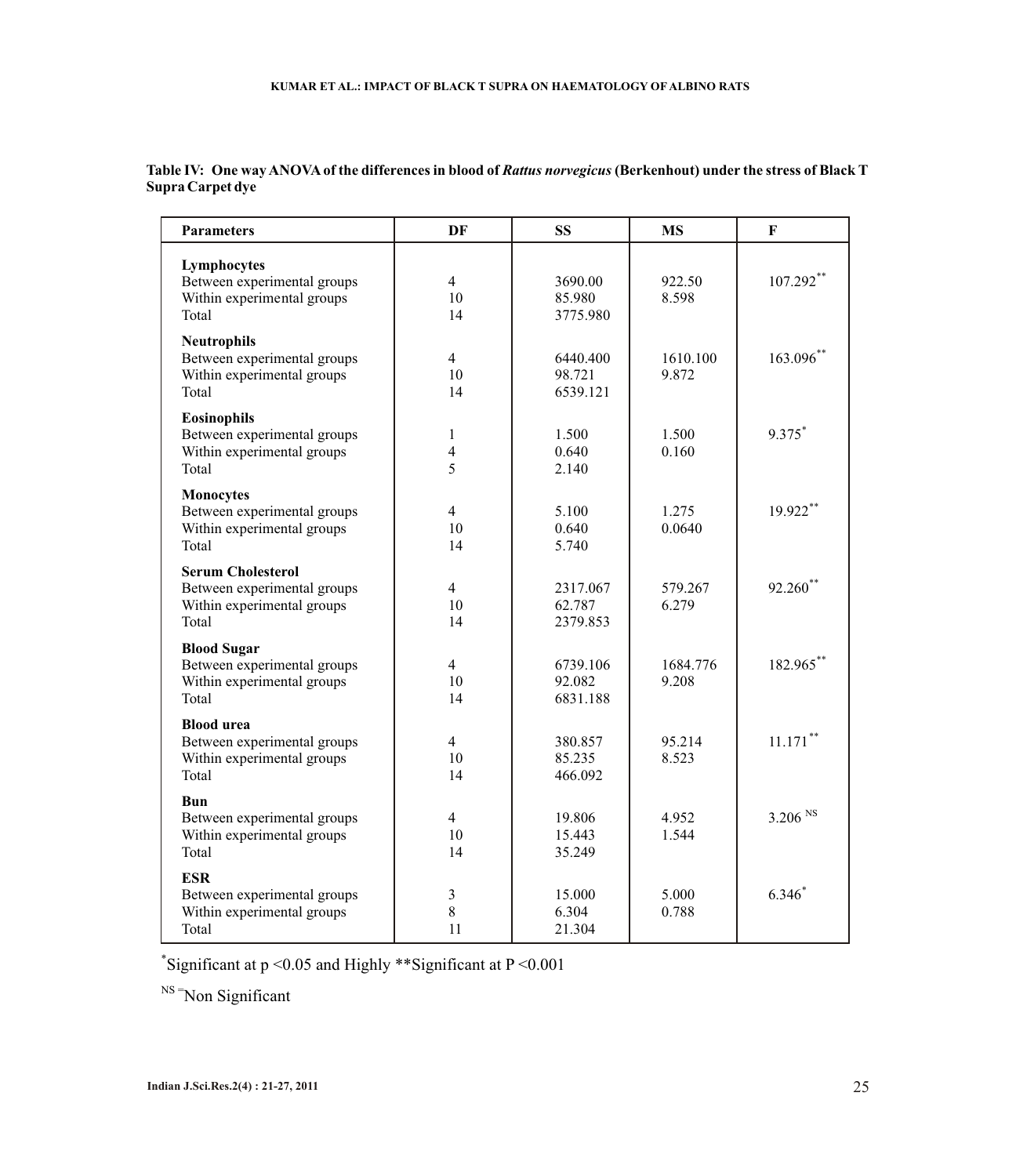| <b>Parameters</b>                                         | DF             | <b>SS</b>         | <b>MS</b> | F           |  |
|-----------------------------------------------------------|----------------|-------------------|-----------|-------------|--|
| <b>RBC</b>                                                |                |                   |           |             |  |
| Between experimental groups                               | 4              | 25.409            | 6.352     | 17.279**    |  |
| Within experimental groups                                | 10             | 3.676             | 0.368     |             |  |
| Total                                                     | 14             | 29.086            |           |             |  |
|                                                           |                |                   |           |             |  |
| <b>WBC</b>                                                |                |                   |           |             |  |
| Between experimental groups                               | $\overline{4}$ | 164.136           | 41.034    | $36.181$ ** |  |
| Within experimental groups                                | 10             | 11.341            | 1.134     |             |  |
| Total                                                     | 14             | 175.477           |           |             |  |
|                                                           |                |                   |           |             |  |
| H <sub>b</sub>                                            |                |                   |           |             |  |
| Between experimental groups                               | 4              | 41.904            | 10.476    | $26.508$ ** |  |
| Within experimental groups                                | 10             | 3.952             | 0.395     |             |  |
| Total                                                     | 14             | 45.856            |           |             |  |
|                                                           |                |                   |           |             |  |
| <b>PCV</b>                                                | $\overline{4}$ |                   | 208.35    | $69.218$ ** |  |
| Between experimental groups<br>Within experimental groups | 10             | 833.400<br>30.101 | 3.010     |             |  |
| Total                                                     | 14             | 863.501           |           |             |  |
|                                                           |                |                   |           |             |  |
| <b>MCV</b>                                                |                |                   |           |             |  |
| Between experimental groups                               | 4              | 25877.215         | 6469.304  | 72.973**    |  |
| Within experimental groups                                | 10             | 886.536           | 88.654    |             |  |
| Total                                                     | 14             | 26763.752         |           |             |  |
|                                                           |                |                   |           |             |  |
| <b>MCH</b>                                                |                |                   |           |             |  |
| Between experimental groups                               | $\overline{4}$ | 616.438           | 154.10    | $10.417**$  |  |
| Within experimental groups                                | 10             | 147.940           | 14.794    |             |  |
| Total                                                     | 14             | 764.377           |           |             |  |
|                                                           |                |                   |           |             |  |
| <b>MCHC</b>                                               |                |                   |           | 41.097**    |  |
| Between experimental groups                               | $\overline{4}$ | 378.074           | 94.519    |             |  |
| Within experimental groups<br>Total                       | 10<br>14       | 22.999<br>401.073 | 2.300     |             |  |
|                                                           |                |                   |           |             |  |

**Table V :One way ANOVA of the haematological change s of** *Rattus norvegicus* **(Berkenhout) under the stress of Black T Supra Carpet dye**

\* Significant at p <0.05 and \*\*Highly Significant at P <0.001

# **REFERENCES**

- Ahmed F.A., Desoky E.L.G.E., Saadany E.L.S.S. and Ramadan M.E.,1987. Carbohydrate and lipid changes in rats ad-ministered certain synthetic and natural food colours. Minia. J. Agric. Res. and Dev., **9**(3) :1101.
- AL-Shinnawy M.S., 2009. Physiological effect of a food additive on some haematologcal and biological parameters of albino rats. Egypt. Acad. Biolog. Sci., **2**(1): 143-151.
- Awasthi S., Sriwastwa V.M.S., Lata S., Yadav A.S. and Yadav S., 2008. Toxicity Assay of eight Carpet Chemicals on fish *Puntius sophore* (Hamilton)*.*  Dayanand Journal of Science, **1**(1): 137-143.
- Chakravarty G., Goyal R.P., Sharma S. and Anjali S., 2005. Haematological changes induced by a common non-permitted food colour malachite green (MG) in swiss albino mice. Indian J. Environ. Sci., **9**(2): 113-117.